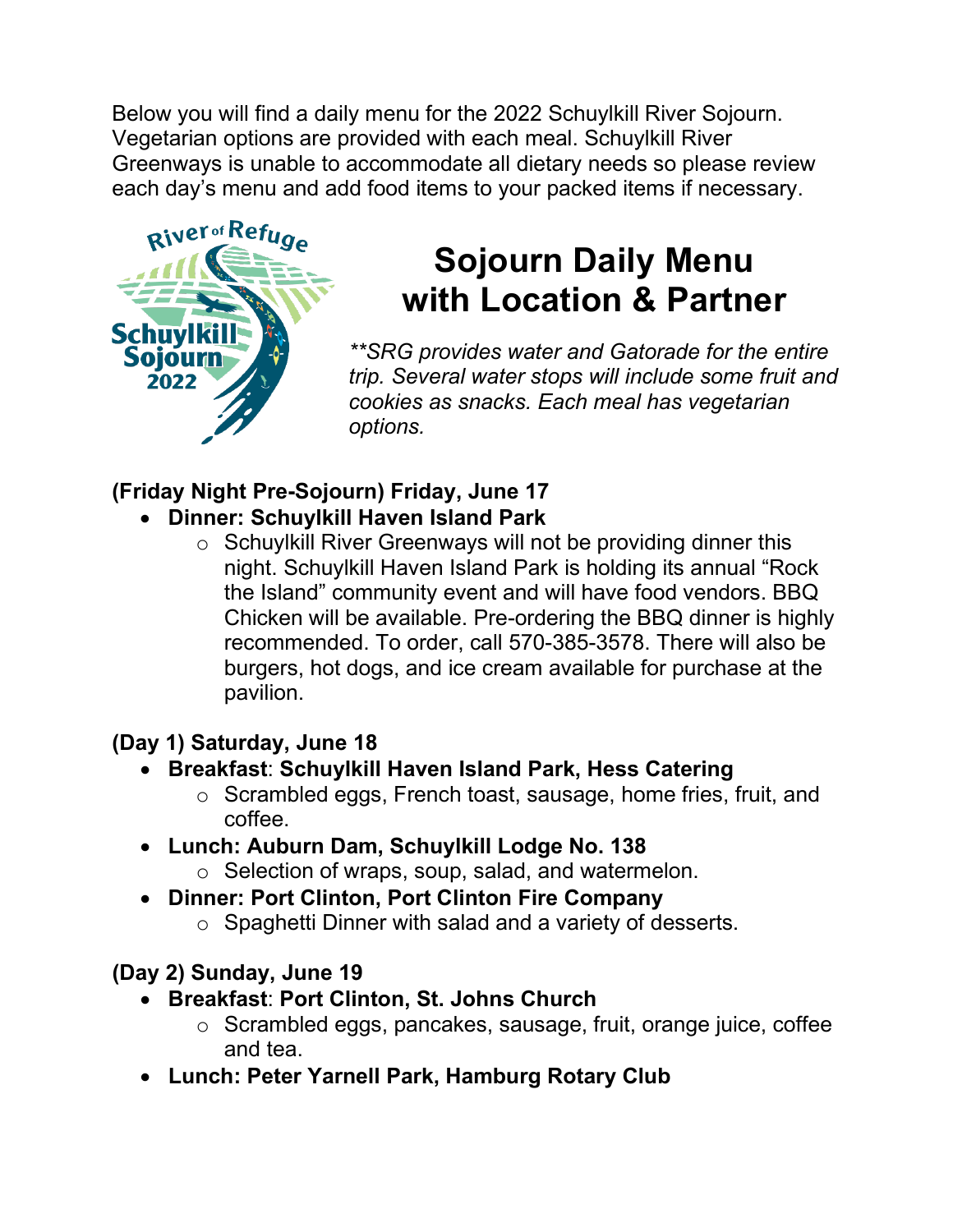- o Assortment of cold cut sandwiches, veggies, fruit, cookies and chips.
- **Dinner: Jim Dietrich Park, Muhlenberg Lions Club**
	- o Mexican Fiesta and drinks.

### **(Day 3) Monday, June 20**

- **Breakfast**: **Jim Dietrich Park, Muhlenberg Lions Club**
	- o Bagels, cereal with non-dairy options, muffins, fruit, coffee and tea.
- **Lunch: Reading Riverfront Park, Keystone Canoe Club**
	- o Fresh salads made by volunteers, fresh fruit, selection of cut vegetables and chips, a variety of sandwiches (from hummus to peanut butter, meats and cheeses), snacks – granola bars and excellent homemade desserts like brownies and cake – coffee, tea, iced tea lemonade.
- **Dinner: Allegheny Aqueduct, Cumru Lions Club**
	- o Pulled pork BBQ sandwiches, vegetarian BBQ sandwiches, salads, fruit and drinks. There will be a frozen treat for dessert

### **(Day 4) Tuesday, June 21**

- **Breakfast: Allegheny Aqueduct, Cumru Lions Club**
	- o Pancakes, sausage, eggs, yogurt, fruit, coffee and tea.
- **Lunch: Morlatton Village, Historic Preservation of Berks Co.** o Fried chicken, salads, tomato pie, drinks, water ice.
- **Dinner: Riverfront Park, Pottstown, SRG and Bause Catering** 
	- o Shepard's Pie with a vegetarian option, salads, roasted summer vegetables, assorted dessert, coffee and drinks.

### **(Day 5) Wednesday, June 22**

- **Breakfast: Riverfront Park, Pottstown, SRG and Bause Catering**
	- o Assortment of breakfast casseroles with vegetarian option, fresh fruit, pastries, coffee and tea.
- **Lunch: Victory Park, Schuylkill Canal Association**
	- o Boyer Catering, hot dogs, hamburgers, hot pork sandwiches, salads, fruit and dessert.
- **Dinner: Lock 60, Schuylkill Canal Association**
	- o Pizza, salad, fruit, desserts, and beverages.

### **(Day 6) Thursday, June 23**

• **Breakfast: Lock 60, Schuylkill Canal Association**